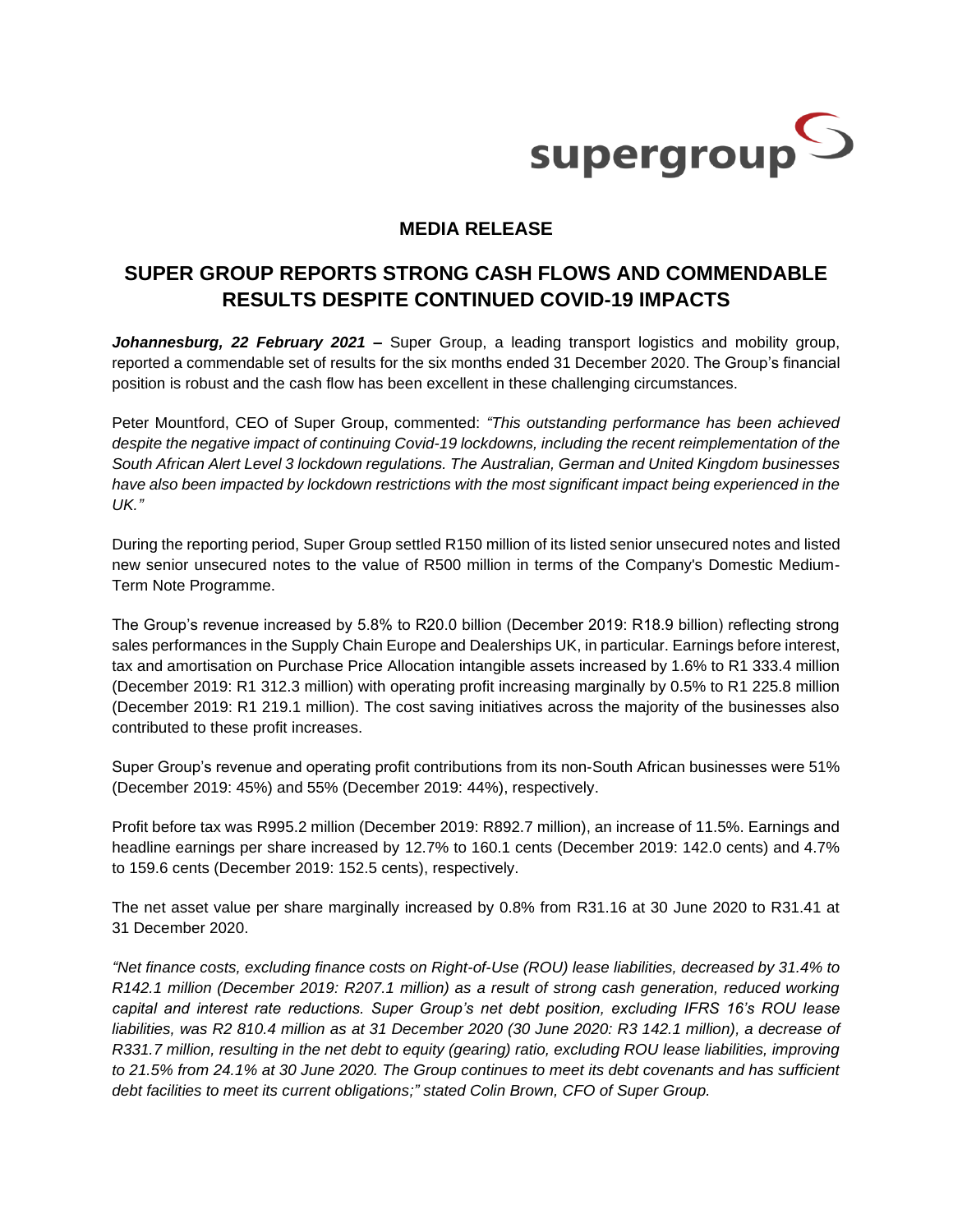Cash generated from operations increased by an impressive 23.5% for the period to R2 545.2 million (December 2019: R2 060.9 million). Working capital inflow of R347.3 million was recorded compared to a cash inflow of R101.3 million in the prior period.

Mountford concluded: *"Super Group continues to recognise that the Covid-19 pandemic and related lockdowns will result in long-term social-economic shifts and structural changes to the economy and business in general. The Group has strategically reviewed all businesses and right-sized operations to make sure that business models are relevant and appropriate to current levels of demand. The benefits of these initiatives have manifested strongly in both the Supply Chain Europe and South African operations as well as Dealerships SA. Subject to the easing of Covid-19 lockdown levels, a recovery in trading conditions should result in significantly improved earnings for the year to 30 June 2021. Super Group will issue a trading statement once more certainty is apparent."*

## **Ends**

| Issued on behalf of:      | <b>Super Group Limited</b>               |
|---------------------------|------------------------------------------|
| Contact:                  | Peter Mountford, Chief Executive Officer |
| Tel:                      | +2711 523-4015                           |
| Compiled and released by: | <b>Keyter Rech Investor Solutions</b>    |
| Contact:                  | Marlize Keyter                           |
| Tel:                      | 083 701 2021 / 087 351 3810              |
| Email:                    | mkeyter@kris.co.za                       |
| <b>Issue date:</b>        | 22 February 2021                         |
| <b>JSE code:</b>          | <b>SPG</b>                               |
| Website:                  | www.supergroup.co.za                     |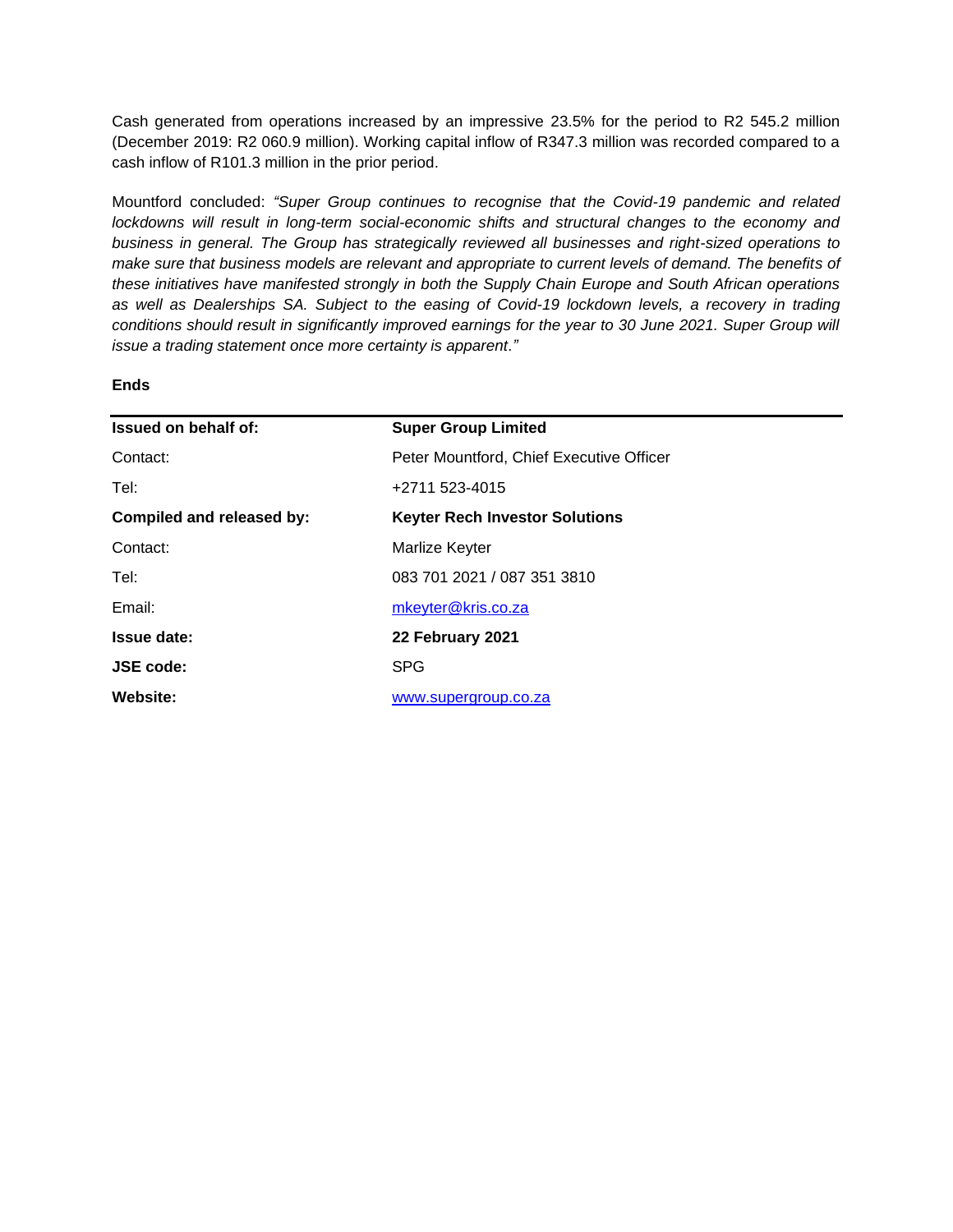### **Notes to the Editor**

Super Group is a broad-based supply chain management business listed on the JSE since 1996. Super Group's supply chain division provides a platform for the Group's core expertise and offerings. This expertise is applied into vertically integrated divisions covering vehicle dealerships and fleet management. Founded in 1986, Super Group has an international footprint and offers customers a comprehensive range of products and services. Super Group is essentially a supply chain mobility company revolving around the optimisation of supply chain processes and vehicle fleets with a strong IT focus and technology underpin. The business encompasses the planning and management of all activities across the supply chain from the sourcing, procurement, transport, warehousing and distribution of goods and services. This is made possible through coordination and collaboration with Super Group's valued channel partners; be they suppliers, intermediaries, third-party service providers or customers. In essence, Super Group integrates supply and demand management within and across companies.

### **Divisional performance**

**Supply Chain Africa's** results continued to be negatively impacted by lower transport volumes in its commodities businesses as a consequence of electricity generation and transmission problems in South Africa. African Logistics' results were severely impacted by border congestion, especially over the Festive Season. The extended Zimbabwean border delays and South African harbour congestion through this Covid-19 impacted period, resulted in a reduction in African Logistics' margins.

The consumer-facing businesses performed well during the first half of the financial year, despite a weak economy. Although transport volumes were lower due to the impact of Covid-19, the consumer businesses did well due to the positive effects of cost-saving initiatives in the second half of the previous financial year.

The industrial businesses were impacted by a lackluster trading environment with Covid-19 pandemic still impacting volumes, especially in the liquor industry. The previous period included impairments of the investments in Phola Coaches and SG Agility, totalling R45.7 million.

**Supply Chain Europe** reported improved results, especially in Spain, with Ader reporting a 44% increase in home delivery volumes. Revenue increased in Euro-terms by 5.7% on the back of a 3.0% increase in transport activities and an 8.2% increase in kilometers traveled.

Operating profit increased in Euro-terms by 284.6%. The restructuring and cost-saving initiatives positively contributed to the results, with the EBITDA margin in Euro-terms improving from 1.7% as at December 2019 to 5.6% at December 2020. The weakening of the average Rand against the Euro contributed to the positive results.

**Fleet Africa** reported a solid set of results for the six months ended 31 December 2020, with an increase in activity on existing contracts. No new contracts were secured over the reporting period, however, good growth was seen in ad hoc rental volumes. The operating profit margin decrease is as a direct result of lower finance cost recoveries on fleet rentals.

Fleet Africa's joint venture with the Co-op Bank in Kenya is gaining momentum, reporting solid revenue and operating profit growth from a very small historic base.

**SG Fleet's** results, in AUD terms, reported a decline of 3.5% in revenue and an 4.7% increase in operating profit. SG Fleet continued to report a Covid-19 related decline in business sentiment which is reflected by